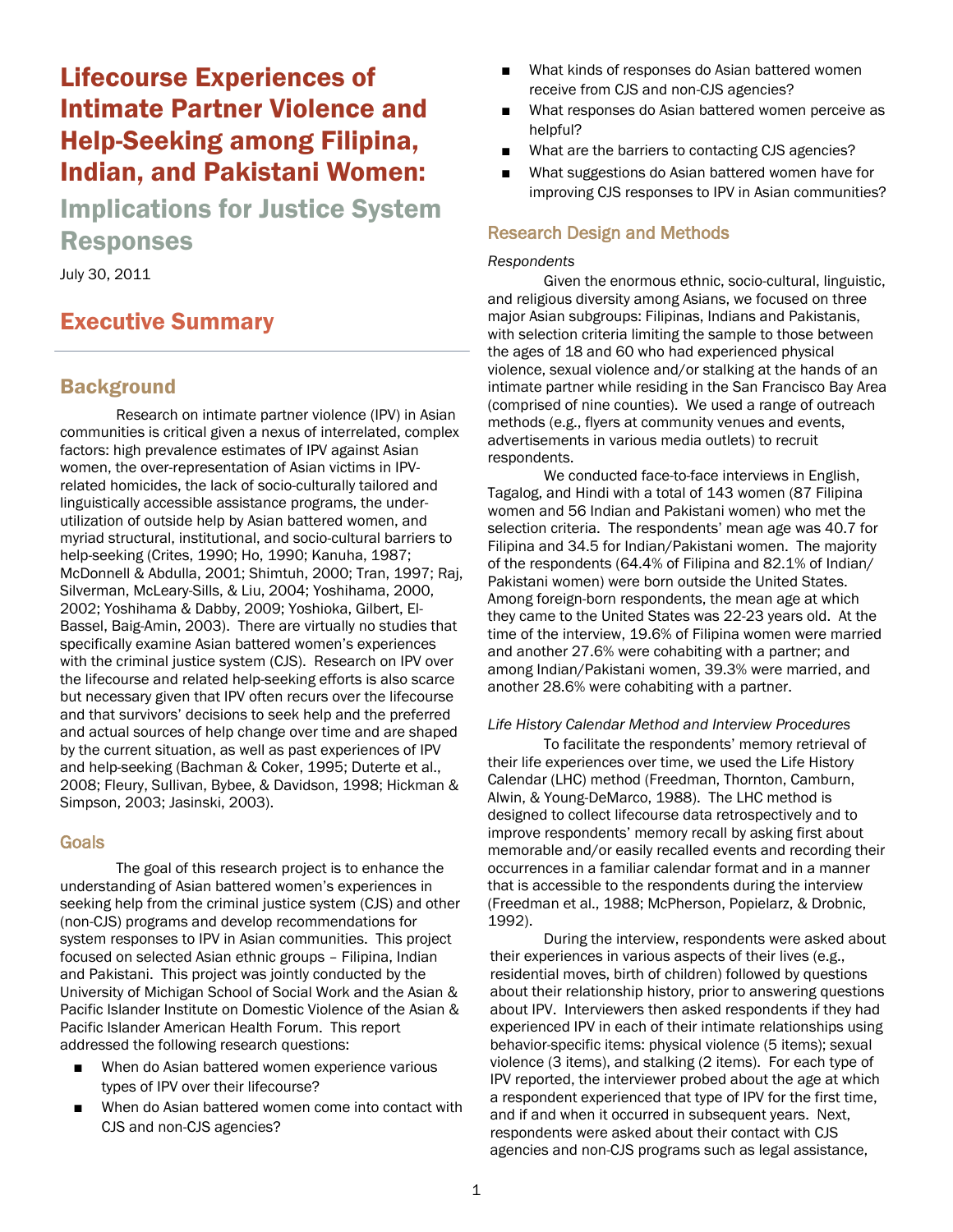shelter, domestic violence programs, as well as the types of responses they received from these agencies/programs. Victims do not typically initiate contact with CJS agencies and personnel, such as prosecutor/DA's office, DA victim/ witness advocates, and criminal court, but tend to have contact with these agencies and personnel through their initial involvements with the police. Hence, in this report, we examined respondent-initiated contact with the police in great detail.

In the last part of the interview, respondents were asked open-ended questions concerning a) the most helpful response they have received from any individual or organization; b) reasons for not having contacted any CJS agencies (when applicable); and c) their suggestions for improving the CJS responses to Asian battered women.

#### *Analytical Approaches*

To understand the timing of women's experience of IPV across the lifecourse, we examined the trajectories of three types of IPV – physical violence, sexual violence, and stalking. We used an analytic strategy known as multilevel modeling (MLM) to model women's individual and collective trajectories and assess whether the trajectories of IPV and help-seeking varied by immigration/generational position<sup>1</sup> and age cohort. Responses to open-ended questions underwent content analysis.

# Key Findings

*Summary of Trajectories of IPV over Women's Lifecourse*

- Physical violence was virtually ubiquitous, experienced by more than 95% of the women.
- A majority of women had experienced sexual violence (56.3% of Filipinas and 64.3% of Indians/Pakistanis) and stalking (67.8% of Filipinas and 50.0% of Indian/ Pakistani women).
- In general, the probability of experiencing IPV increased rapidly in the early years, peaked in the midto late-twenties, and then gradually declined. An exception to this pattern was found for the probability of experiencing physical violence among Filipina women; Although overall rates of physical violence were lower for Filipinas interviewed at older ages (i.e., those born earlier), 1st generation Filipinas who were older at interview reported increasing levels of physical violence later in the lifecourse (e.g., peaking in the late thirties for women interviewed at 50).
- High levels of IPV were already experienced by some groups at age 16, the first year for which data were collected. Rates at this initial point were especially high for sexual violence among 1.5+ generations of Indian/Pakistani women (estimated at 18%) and for physical violence among 1.5+ generations of Filipinas interviewed at young ages (estimated at 30%).

Trajectories of IPV varied by immigration/generational position and by cohort/age at interview (see Similarities and Variations Across Immigration/ Generational Position and Similarities and Variations Across Cohort/Age at Interview for details).

#### *Trajectories of Help-Seeking over Women's Lifecourse*

Respondents reported help-seeking from four sources: police, legal assistance, domestic violence (DV) shelters and non-shelter DV programs.<sup>2</sup>

- Slightly more than half the respondents (51.7% of Filipina and 55.4% of Indian/Pakistani women) had called the police at least once.
- 43.7% of Filipina women and 60.7% of Indian/ Pakistani women had sought legal assistance.
- With respect to DV programs, 25.3% of Filipinas and 41.1% of Indian/Pakistani women had used shelters; and 31.0% of Filipinas and 57.1% of Indian/Pakistani women had used non-shelter DV programs.

We assessed the lifecourse trajectories of three types of IPV-related help-seeking – calling the police, seeking legal assistance, and using DV programs (shelter and nonshelter programs).

- All three types of help-seeking showed similar patterns across the lifecourse, with probabilities of seeking help generally increasing for women who were interviewed at younger ages (i.e., those born more recently) but remaining essentially zero for women interviewed when they were older (i.e., those born earlier).
- The use of legal assistance, but not other types of programs, was associated with cumulative experiences of physical violence in prior years.
- Experience of stalking was associated with all types of help-seeking in the same year among both Filipina and Indian/Pakistani women.
- Experience of physical violence was associated with all types of help-seeking, with the exception of DV program use among Indian/Pakistani women.
- Experiences of sexual violence was only related to calling the police within that same year and not other types of help-seeking.
- Trajectories of help-seeking varied by cohort/age at interview and, to some extent, by immigration/ generational position, although the effect of the latter was not significant after controlling for timing of IPV (see *Similarities and Variations Across Immigration/ Generational Position* and *Similarities and Variations Across Cohort/Age* for details).

<sup>1</sup> In this report, respondents' immigration/generational position were classified into the following two groups: 1st generation—those who immigrated to the United States at age 13 or later, and 1.5+ generations—those who immigrated to the United States before age 13 (often described as 1.5 generation) or those born in the United States (generally referred to as second, third, etc. generation). We used these groups because the life experience of those who came to the United States in their pre-teen years (1.5 generation) may be more similar to the experience of those who were born in the United States (second generation) than to that of those who came as adolescents or as adults (1st generation) (Allensworth, 1997; Myers & Cranford, 1998).

<sup>2</sup> We combined the use of shelter and non-shelter programs when analyzing trajectories because of relatively low rates of use and substantial overlap between utilization of these two types of programs.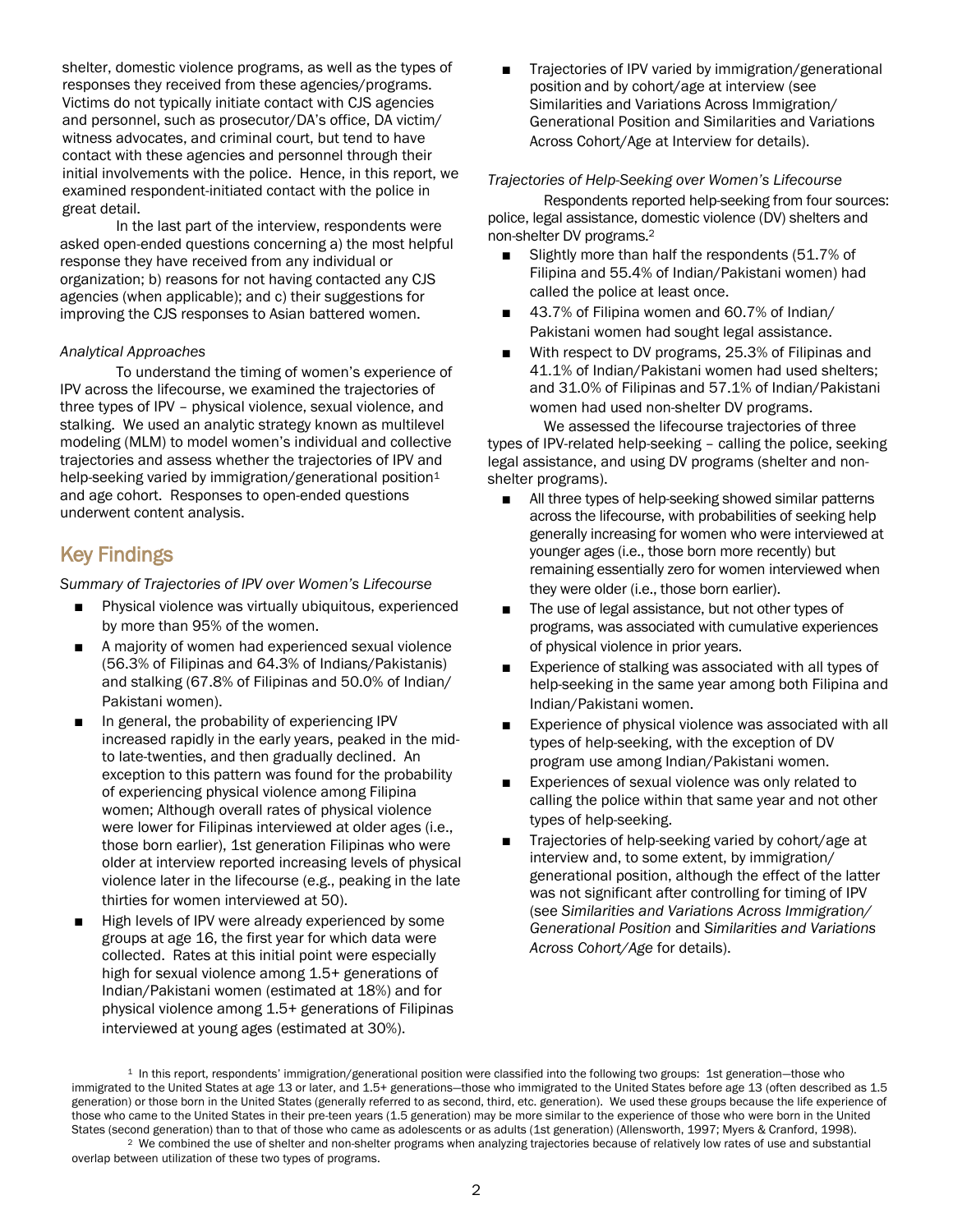#### *Source and Nature of the Responses Perceived as Helpful*

Respondents described the source and the nature of the response they received that they considered most helpful (most helpful response, hereinafter).

- Frequently mentioned sources of the most helpful response included friends and family, DV programs, legal assistance programs, and CJS agencies.
- Frequently mentioned types of responses included information and referrals, as well as tangible/ concrete assistance and emotional support.
- Both the source and nature of the most helpful response varied somewhat by immigration/ generational position and by cohort/age at interview (see *Similarities and Variations Across Immigration/ Generational Position* and *Similarities and Variations Across Cohort/Age at Interview* for details).

#### *Perceived Barriers to Contacting CJS Agencies*

Filipina and Indian/Pakistani women reported a range of factors that compromised their ability and willingness to contact CJS agencies such as the police.

- Frequently mentioned barriers included: lack of knowledge/familiarity with the CJS system; fears about consequences or fears about their safety; shame, concerns about individual and family reputation and privacy; not wanting to jeopardize own or partner's immigration status; hoping their partner or the situation will change and not being ready to call the police; and being threatened and/or prevented by the abuser from calling the police.
- Factors related to family and social networks identified as barriers to help-seeking included concerns for children (e.g., the need for a father) and family members (e.g., not wanting to burden them); and social isolation.
- Barriers to contacting CJS agencies varied somewhat by immigration/generational position (see *Similarities and Variations Across Immigration/ Generational Position* for details).

#### *Similarities and Variations Across Immigration/ Generational Position*

- Physical and sexual violence reported by both Filipina and Indian/Pakistani women occurred earlier in the lifecourse among the 1.5+ generations than the 1st generation. Stalking also occurred earlier in the lifecourse for 1.5+ generations of Indian/Pakistani women, although not for Filipinas.
- In general, the risk of experiencing IPV was higher for the 1.5+ generations compared to the 1st generation for both Filipina and Indian/Pakistani women.
- Two types of help, calling the police among Filipina women and seeking legal assistance among Indian/ Pakistani women, were less commonly sought by the 1st generation, compared to the 1.5+ generations; however, once the timing of IPV was accounted for, immigration/generational differences in help seeking were not significant, suggesting that help-seeking *per se* does not differ by immigration/generational position, although IPV experience does.
- Information and referrals were most frequently mentioned as a most helpful response by both 1st and 1.5+ generations among Filipina and Indian/Pakistani women. The next frequently mentioned responses by the 1.5+ generations were empathic communication and safety planning/advice; These types of response were less frequently viewed as a most helpful response among 1st generation women.
- Perceived barriers to contacting CJS also varied considerably between the two groups of women. Among 1st generation respondents, the most frequently mentioned barriers included: lack of knowledge/familiarity, immigration status, hope for change/not ready, deciding there was no need for police intervention, and fear of consequences/safety. Except for fear of consequences/safety, these reasons were not among the most frequently mentioned for the 1.5+ generations. The 1.5+ generations most frequently mentioned shame/reputation/privacy, fear of consequences/safety, and general fear as reasons for the lack of prior CJS contact.

#### *Similarities and Variations by Cohort/Age at Interview*

- Cohort effects were found in the risk of stalking for both Filipina and Indian/Pakistani women, with the rate of stalking higher for women who were younger when interviewed (i.e., those born more recently) compared with those who were older when interviewed (i.e., those born earlier).
- Among Filipinas interviewed at younger ages, the 1.5+ generations were much more likely to experience physical violence early in the lifecourse. Among those interviewed at older ages, the 1st generation were more likely to experience physical violence later in the lifecourse. This pattern was in contrast to all other patterns of IPV across the lifecourse, which typically increased rapidly in the early years, peaked in the midto late-twenties, and then gradually declined.
- Help-seeking trajectories varied by cohort/age at interview – in general, women who were interviewed at older ages were less likely than their younger counterparts to seek help from police, legal assistance and DV programs.

# Important Themes to Consider in the Response to IPV in Asian Communities

*Police/Criminal Justice System Agencies are a Gateway to Assistance*

The majority (51.7% of Filipina and 55.4% of Indian/ Pakistani respondents) had initiated contact with the police at least once prior to the interview, contrary to general perceptions that Asian battered women do not call the police. IPV experience was positively associated with the likelihood of calling the police in the year in which a woman experienced IPV, although this association was not consistently found for the probability of contacting legal assistance programs or DV programs. The majority of respondents who had contacted both the police and legal assistance programs had contacted the former before contacting the latter. There was a similar pattern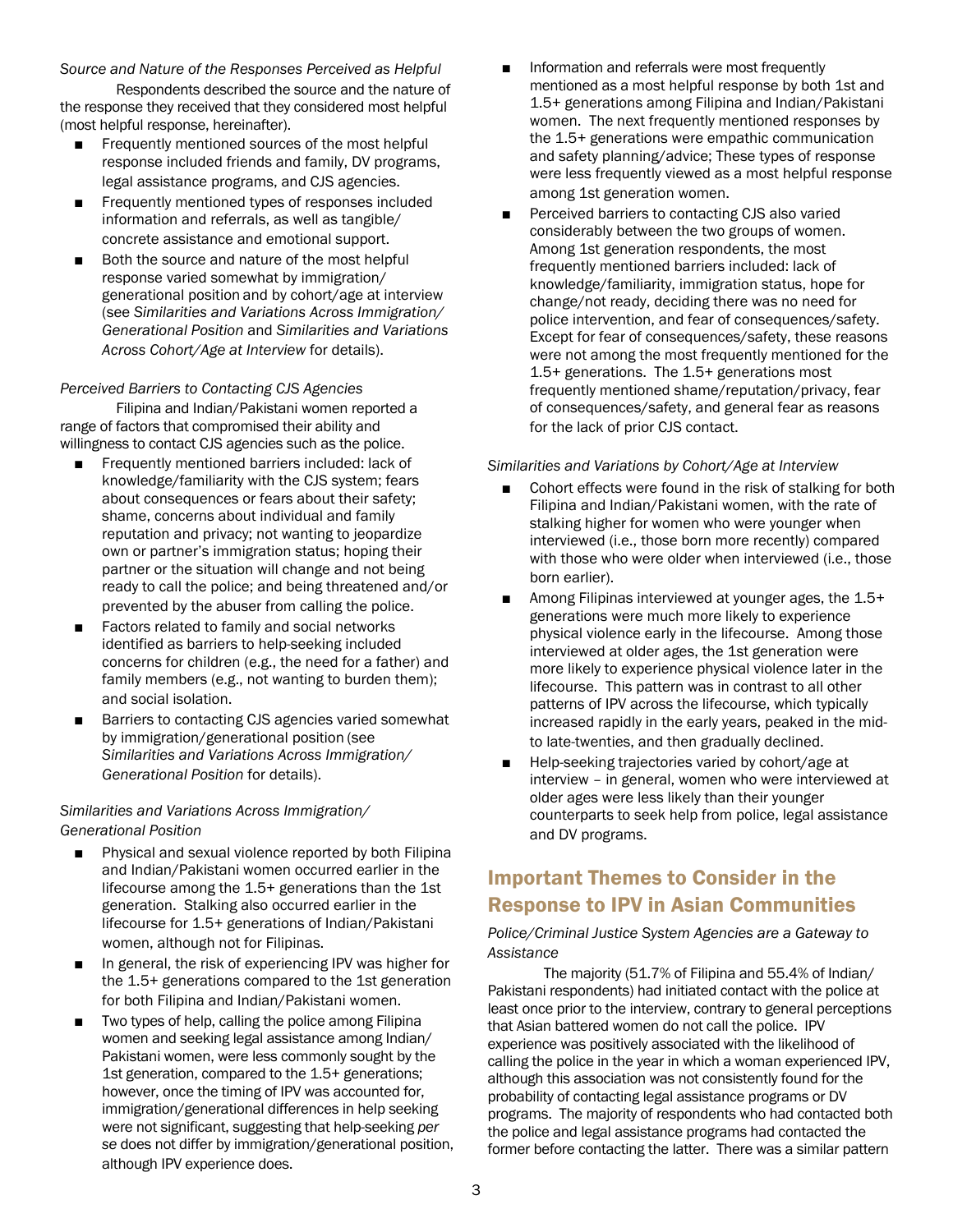in the use of DV programs – the majority of respondents contacted the police first and then a DV program. Together, these finding suggest that a contact with the police in the immediate aftermath of an IPV incident serve as an entry/ gateway to getting in touch with other assistance programs.

#### *Importance of Tailoring Programs to Asians*

For 1st generation respondents, domestic violence (DV) and legal assistance programs targeted to serve Asians tended to provide the most helpful responses, with 43.5% identifying Asian DV programs and 10.9% identifying Asian legal assistance programs as sources of the most helpful responses. This finding does not mean that programs not tailored to Asian battered women (non-Asian) do not have a role: 14.9% of Filipina women and 28.6% of Indian/Pakistani women contacted non-Asian DV programs, and 2.3% of Filipina women and 5.4% of Indian/Pakistani women sought help from non-Asian legal assistance programs. Given the saliency of socio-cultural barriers among 1.5+ generation women (e.g., shame/reputation/privacy and not burdening natal family), it is important that non-Asian agencies attend to socio-cultural factors pertinent to Asian battered women and tailor assistance programs to meet their needs.

### *Multi-Dimensional Support: Need for Tangible/Concrete and Emotionally Supportive Help*

A multi-dimensional approach to providing support was perceived as most helpful. Information and Referral (I&R), which were most frequently mentioned as the most helpful response by Filipinas and Indians/Pakistanis of both 1st and 1.5+ generations. In addition, multi-dimensions encompass tangible/concrete assistance (e.g., a place to stay, monetary help, help with child care, and food) and emotional support, safety planning/advice that promoted safety (e.g., encouraging victims to call police), and a range of responses that can be loosely categorized as "women-centered responses."

#### *Importance of Relational Aspects of Helping*

Respondents emphasized the importance of listening to, believing, and understanding the survivor; refraining from pressuring the survivor; not making victim-blaming comments; not stereotyping the survivor; and not making assumptions about the survivor or the cultural group or community to which she belongs. Their recommendations mirror one of the most helpful responses described by many respondents – empathic communication and displays of caring/concern.

### *Socio-Culturally Informed and Competent Responses*

Respondents iterated how critical cultural competency was. They pointed to the importance of individual officers and staff of various agencies being informed about the socio-cultural values and norms that influence the types of IPV perpetrated and women's willingness and ability to seek outside assistance. In addition to these individuallevel changes, respondents suggested increased staffing and training and collaboration with Asian domestic violence programs and other non-CJS programs to strengthen the CJS agencies' organizational capacity to work more effectively with Asian battered women.

## Methodological Strengths and Limitations

The combination of Life History Calendar (LHC) methods for data collection and multilevel modeling (MLM) approaches to data analysis is a promising strategy for examining women's experience of IPV across the lifecourse. LHC interview methods offer improvements in memory cuing and recall, and MLM analysis makes full use of LHC data. Both are flexible and can be used to examine lifecourse trajectories of many types of experiences, including many of the issues pertinent to CJS agencies, such as crime perpetration and victimization, arrests, prosecutions, and sentences (Yoshihama & Bybee, in press).

This study makes an important contribution to the examination of cohort effect, which has not been extensively investigated in IPV research. One of the strengths of the MLM approach is the ability to examine the cohort effects, as well as the effects of substantive covariates while adjusting for cohort effects due to differences in respondents' ages at the time of the interview. This study did indeed find substantial cohort effects in the lifecourse trajectories of IPV experience. Effects attributable to cohort may reflect several processes, including recall biases, historical shifts in women's perceptions of what acts "count" as IPV, agerelated differences in willingness to disclose IPV, or actual cohort differences in the level and timing of IPV, which may be related to changing relationship type or timing. The study also found substantial cohort effects on the probability of seeking help, which may reflect historical changes in availability of assistance programs and resources. More research is needed to examine these possible influences. Regardless of the source of these effects, it is important that analyses of self-report lifecourse data use methods such as MLM that can examine and control for cohort influences, both as a main effect and in interaction with other variables of interest.

This study used a non-probability sample recruited by community outreach efforts. This is consistent with the project's main purpose: to enhance the understanding of the lifecourse trajectories of Asian battered women's experiences of IPV and contact with CJS agencies and non-CJS programs, including an examination of barriers to contacting CJS agencies. Multi-method recruitment strategies resulted in obtaining a sample of women from a wide range of backgrounds. However, due to the use of a nonprobability sample, the generalizability of the study's findings is limited. Generalizability beyond the experiences of the three selected Asian ethnic groups is also limited, yet this represents a strength of this study because it avoided the problem of aggregating the data from women of different ethnic backgrounds whose experiences may differ considerably.

# Recommendations for Strengthening CJS Responses to IPV in Asian Communities

Based on the study's findings, we present the following recommendations for strengthening CJS responses to IPV in Asian communities, along with next steps for future research.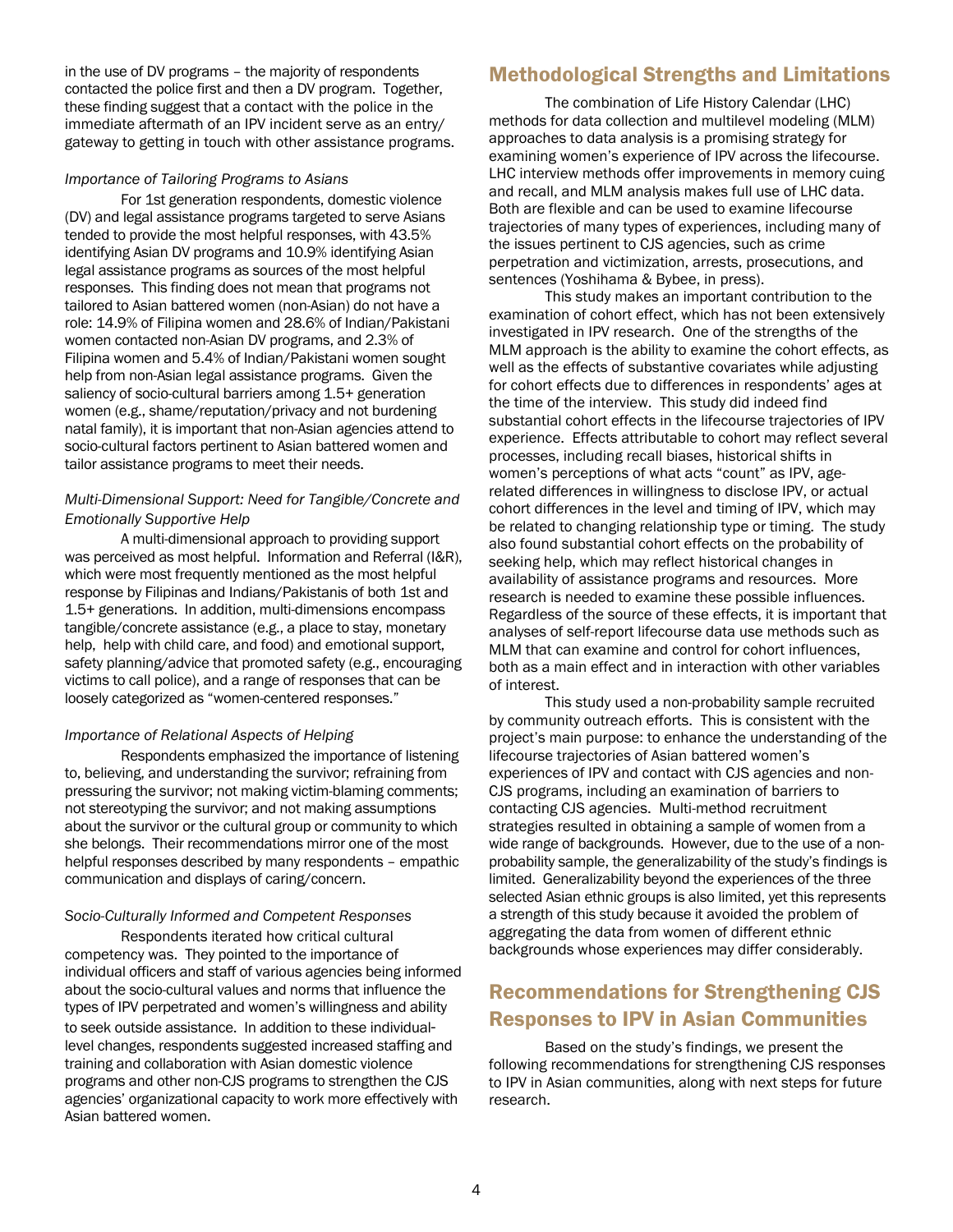#### *CJS Responses to Asian Survivors/Victims*

*Recommendation #1: Adopt an integrated response model.* We recommend that police officers adopt an integrated response model that combines legal and support-oriented approaches to cases. This can be achieved by training police officers on an integrated response model; co-locating advocacy and support services within police departments much as what family justice centers do; and enhancing coordinated community responses (CCR) with collaboration between law enforcement and advocates providing socio-culturally and linguistically tailored programs.

*Recommendation #2: Identify high-risk and/or under-served groups and develop tailored intervention approaches.* The findings of this study point to substantial within-group variations in the lifecourse trajectories of IPV and help-seeking by women's age, immigration/ generational position and cohort. For example, this study identified certain groups – e.g., Filipino, Indian and Pakistani adolescents and young adults – to be at a higher risk of experiencing IPV. It also found that some groups (e.g., older cohort) were less likely to contact CJS agencies than others. We recommend that CJS agencies analyze the demographics of the communities they serve to identify salient subgroups to whom targeted and/or tailored approaches may be necessary in order to reach out to them and to encourage help-seeking. CJS personnel should also understand the barriers Asian women face and how they can address them.

*Recommendation #3: Assess for stalking at all IPV incidents and at all points of contact with victims.* Given the high prevalence of stalking and a significant association of experiences of stalking and help-seeking found in this study, all CJS agencies, particularly law enforcement and investigation units, should include questions about stalking when taking reports, giving it as much weight as physical and sexual violence. Assessment for stalking should be included as one type of IPV regardless of whether the couple is separated or estranged.

*Recommendation #4: Design policies, practices and resources about IPV in Asian adolescent and young adult relationships that take socio-cultural prohibitions against dating into account.* Such policies and procedures are indicated by the study's results that women are at risk of IPV earlier in their lifecourse. CJS responses to Asian adolescents and young adults reporting IPV should assess how parents might respond to victims and what procedures will preserve confidentiality and safety for adolescent and young adult victims.

*Recommendation #5: Train CJS on abuses related to immigration status and how to address community and victim fears about immigration-related issues and the rights of immigrants.* All CJS agencies should be trained about abuse related to immigration status so that they can understand, respond to and investigate these abuses; consider safety implications and consequential impacts on children and adult family members; and be familiar with legal remedies available to immigrant crime victims. In addition, because immigrationrelated fears are barriers to help-seeking, police officers should be trained to identify and address fears such as threats of deportation; how immigrants' experiences of calling police in their home countries affect their current attitudes toward seeking help from police; and how this can confer greater impunity to batterers.

*Recommendation #6: Make I&R (Information & Referral) assistance integral to outreach and advocacy.* CJS agencies are an important gateway to additional resources in battered women's long and winding trajectories of helpseeking. Recognizing the importance of I&R to victims, CJS personnel should provide and publicize up-to-date resources and referrals for battered women and explanations about such services.

#### *Collaboration and Outreach*

*Recommendation #7: Implement collaborative procedures for mutual training, problem-solving, and capacity building.* Specific recommendations include (a) CJS agencies should design trainings for advocates to deepen their understanding of CJS policies and procedures; (b) Domestic violence programs serving Asians should design trainings that improve CJS practices and strengthen CJS agencies' capacity to meeting the needs of Asian communities; and (c) CJS agency representatives and community-based-organizations should establish procedures to identify and address problems that arise in responding to cases of IPV in a spirit of collaboration instead of confrontation.

*Recommendation #8: Promote reporting of IPV and demystify CJS responses through enhanced community outreach and explanations of CJS roles and procedures.* Some survivors' comments indicated that they did not fully understand the criminal justice system. Demystifying the CJS would help reduce victim fears and batterer manipulation, which in turn could considerably encourage help-seeking.

*Recommendation #9: Include Asian programs in multi-disciplinary and/or CCR teams.* Domestic violence programs and legal assistance programs, especially those tailored to Asians, play an important role in the lives of the 1st generation Asian battered women. These programs are often at the forefront of innovative strategies to address diverse needs of their communities. Their inclusion and input into Coordinated Community Response teams will benefit all members of multi-disciplinary teams.

*Recommendation #10: Collaborate with community -based organizations in a manner that does not burden but strengthens their capacity.* We recommend that CJS agencies invest in collaborative efforts without burdening community-based organizations, e.g., expecting bilingual advocates or ad hoc interpreters to obviate the need for professional interpreters. Small community-basedorganizations have limited resources, yet provide hours of unfunded services to other programs. We recommend that CJS agencies budget funds in order to integrate collaboration with community-based-organizations – such funds are available through VAWA's STOP funding and Grants to Encourage Community Solutions (formerly, Grants to Encourage Arrests).